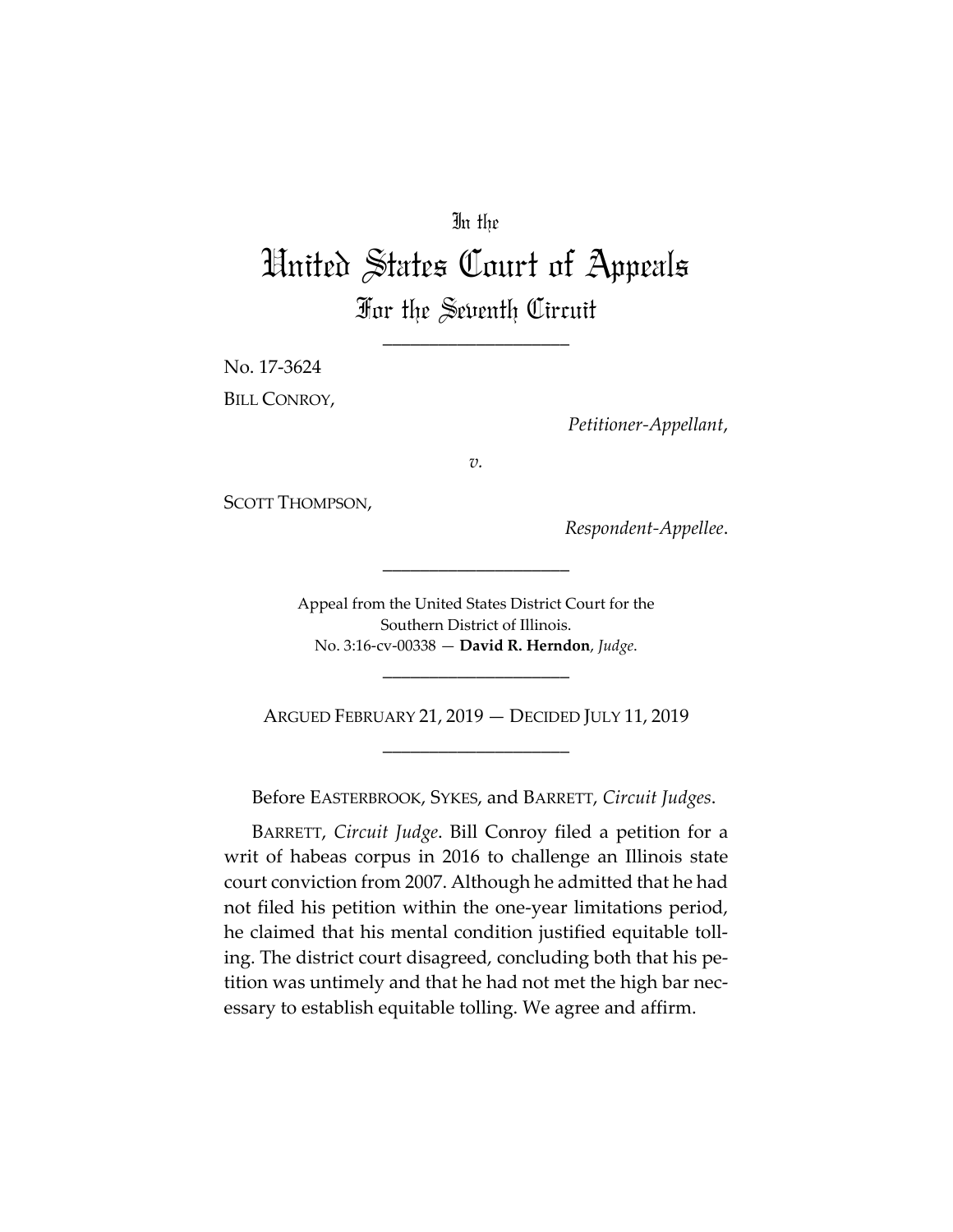In 2004, Bill Conroy was indicted in Illinois state court for solicitation of murder, solicitation of murder for hire, and attempted first‐degree murder. Before trial, the state court held a hearing to determine his competency to stand trial. After hearing from two state experts and one defense expert, the court determined that Conroy was fit to stand trial. On May 8, 2007, Conroy pleaded guilty and was sentenced to thirty years in prison. He did not appeal.

Later in 2007, Conroy received mental health services through the Illinois Department of Corrections and was diag‐ nosed with depressive and schizoaffective disorders. In 2008, however, Conroy's mental evaluations indicated that he was "alert and oriented," that his "[t]hought processes were logical, coherent and goal directed," and that his "[i]nsight and judgment were fair." His psychiatrist also noted in one 2008 report that Conroy "denied any auditory [or] visual hallucinations or delusions."

In 2009, Conroy filed a postconviction petition in state court arguing, among other things, that his counsel provided ineffective assistance by not investigating his case and by coercing him into pleading guilty. The state trial court rejected Conroy's arguments, and the state appellate court affirmed. In 2014, Conroy filed several other postconviction motions in state court, which were denied. Throughout this time, Conroy unsuccessfully sought help with his legal issues from the prison library staff. He also says that because he had no money, he was unable to hire "prison lawyers" to help him.

In 2016, Conroy filed a pro se petition in federal court un‐ der 28 U.S.C. § 2254, which permits persons in state custody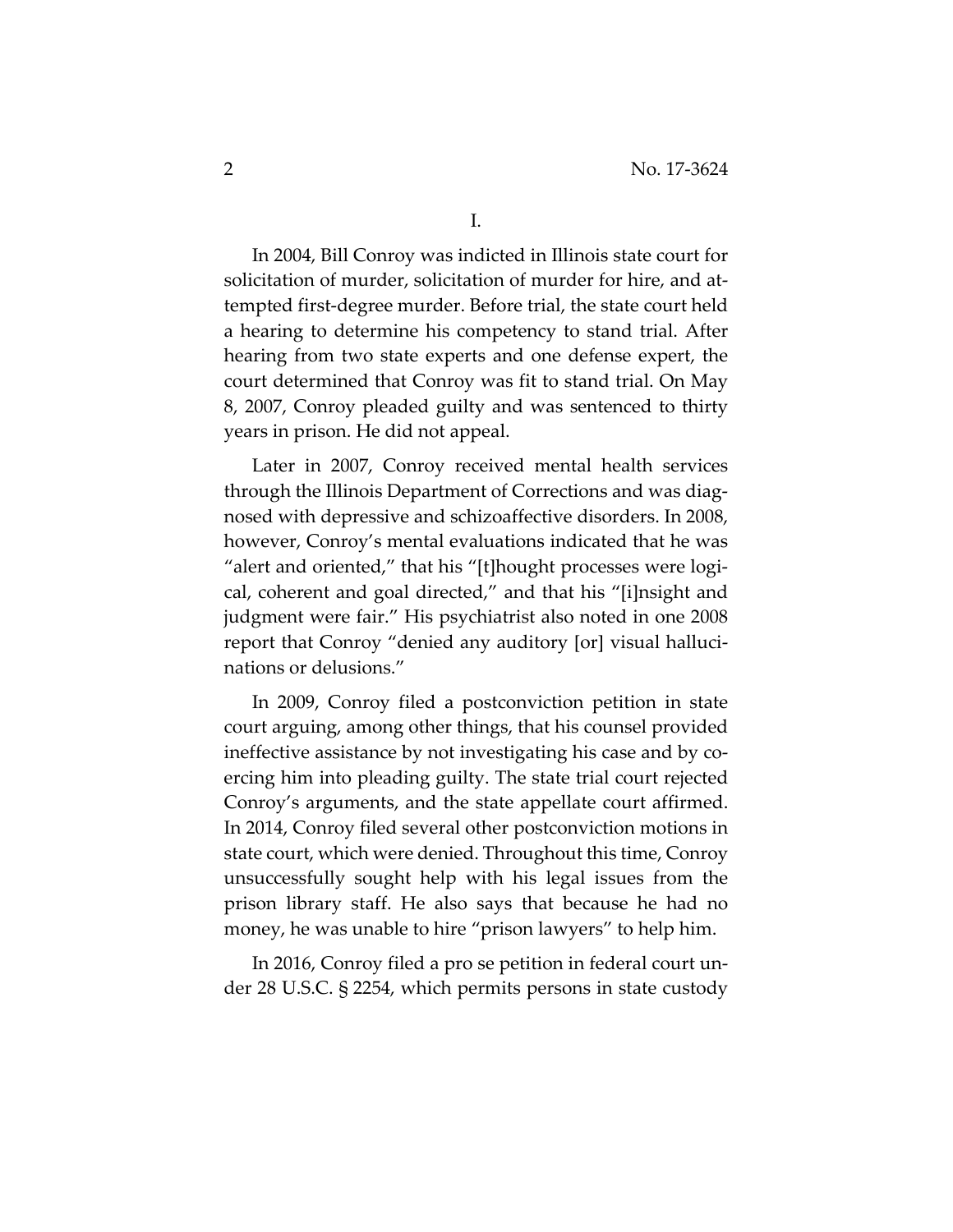to apply for habeas relief on the ground that their custody vi‐ olates the Constitution or laws of the United States. Because Conroy named the wrong respondent, however, the district court dismissed his petition without prejudice and appointed a federal public defender to help him amend it. In the amended petition, Conroy alleged that his trial counsel was ineffective in arguing that he was not fit to stand trial. Conroy also argued that the timing for filing his petition should be equitably tolled because his mental limitations prevented him from understanding his legal rights from 2008 until he filed his petition in 2016.

The state nevertheless moved to dismiss the petition as un‐ timely and argued that Conroy was not entitled to equitable tolling. The district court agreed. It determined that Conroy's mental limitations were not an extraordinary circumstance and that he had failed to show that he had been reasonably diligent in pursing his claim throughout the limitations pe‐ riod. So there was no basis for equitably tolling the time for filing the petition. The court also denied Conroy a certificate of appealability.

Conroy sought a certificate of appealability, and we granted it on two questions: (1) whether Conroy is entitled to equitable tolling, and (2) "whether trial counsel was ineffec‐ tive for not arguing that the state psychologist's evaluation revealed" that Conroy was unfit to stand trial. Because we agree with the district court that Conroy's untimely petition is not entitled to equitable tolling, we need only address the former.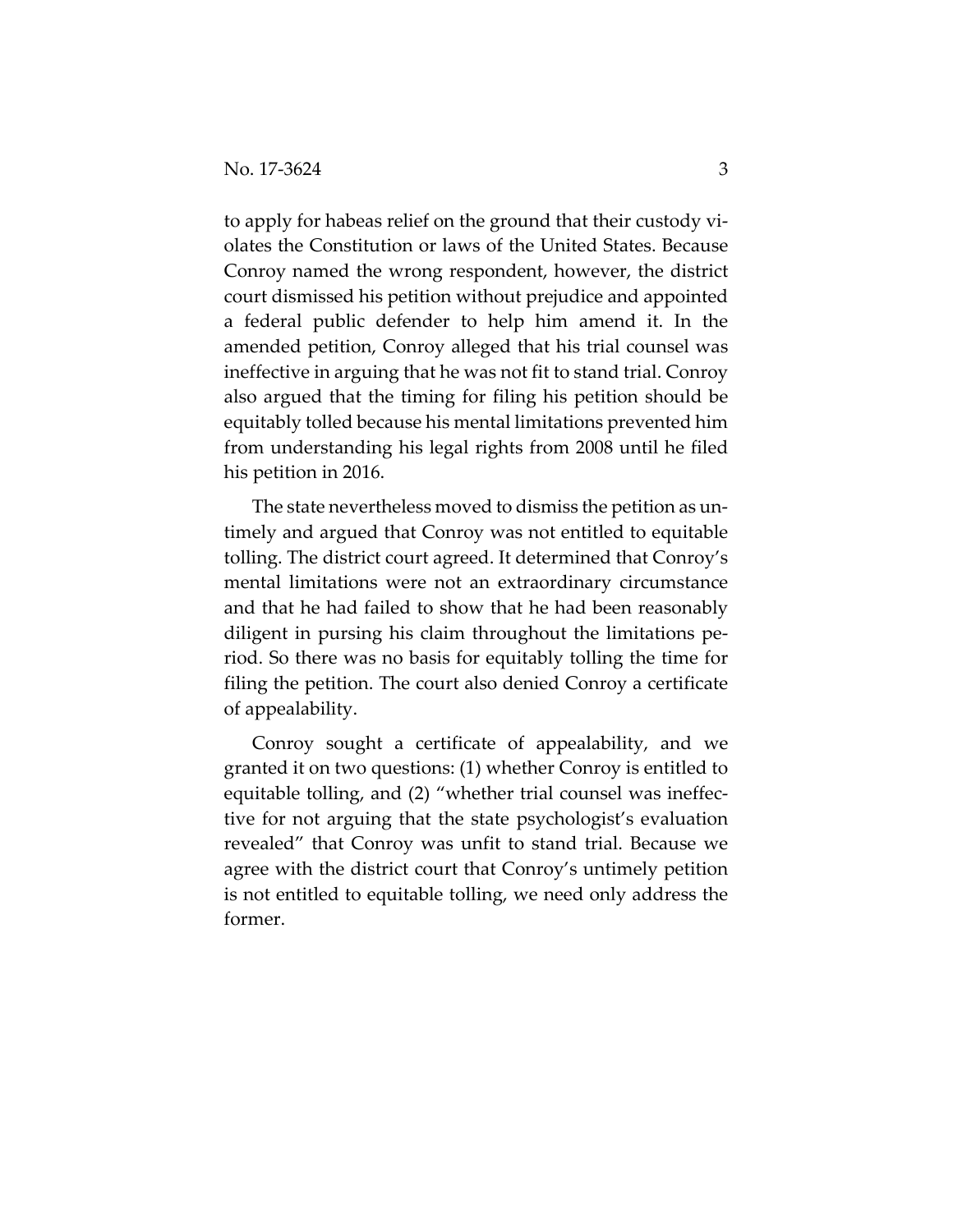The government initially argued that Conroy's amended petition constituted a second or successive petition because the district court dismissed his first petition without prejudice for failing to name the correct respondent. If that were true, it would have required Conroy to get our permission before fil‐ ing with the district court. *See* 28 U.S.C. § 2244(b)(3). But as the government correctly acknowledged before oral argu‐ ment, when a district court dismisses a petition without prej‐ udice because of a technical or procedural deficiency, the cured second petition counts as the first. *See Pavlovsky v. Van‐ Natta*, 431 F.3d 1063, 1064 (7th Cir. 2005). Conroy's petition, therefore, is not a second or successive petition, and his ap‐ peal is properly before us.

We next consider the timeliness of Conroy's § 2254 petition. We review for abuse of discretion the district court's de‐ cision concluding that Conroy's untimely petition was not en‐ titled to equitable tolling, *see Lombardo v. United States*, 860 F.3d 547, 551 (7th Cir. 2017), and we see none here.

A state prisoner generally has only one year from the date that his conviction becomes final to seek federal habeas cor‐ pus relief. § 2244(d)(1)(A). Conroy's conviction became final on June 7, 2007, so the limitations period for filing a habeas petition expired on June 7, 2008. Conroy didn't file his habeas petition until 2016. Although Conroy admits that he did not meet the one‐year time bar, he argues that mental limita‐ tions—that he is illiterate, has emotional issues, and was di‐ agnosed with schizoaffective disorder—entitle him to equita‐ ble tolling.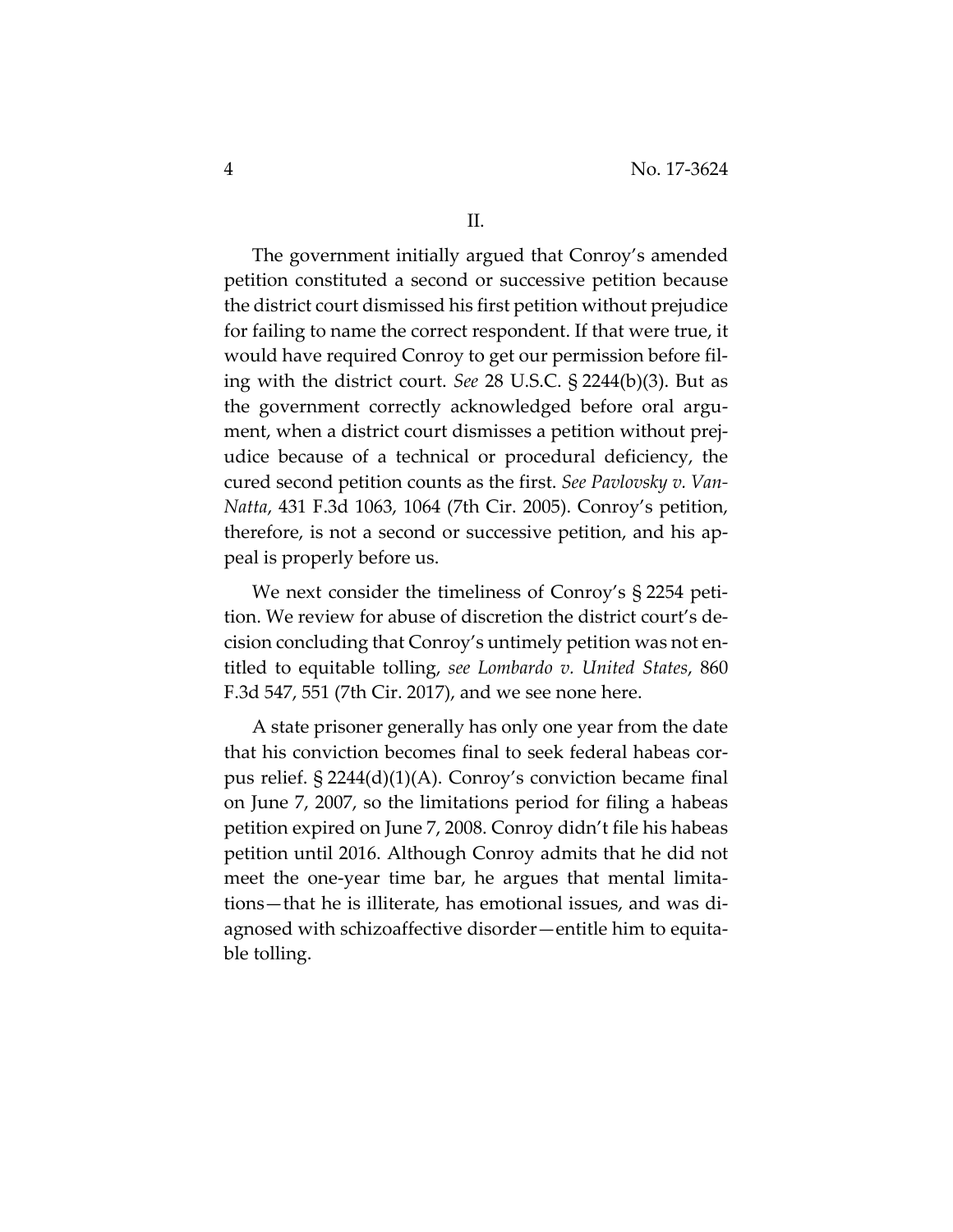A petitioner is entitled to equitable tolling only if he can show both that extraordinary circumstances prevented him from timely filing and that he has been diligently pursuing his rights. *Holland v. Florida*, 560 U.S. 631, 649 (2010). We have re‐ peatedly emphasized that such tolling is rare—reserved for those circumstances "far beyond the litigant's control." *Socha v. Boughton*, 763 F.3d 674, 684 (7th Cir. 2014) (citation omitted). Mental incompetency may constitute an extraordinary cir‐ cumstance that justifies equitable tolling, but "only if the ill‐ ness *in fact* prevents the sufferer from managing his affairs and thus from understanding his legal rights and acting upon them." *Miller v. Runyon*, 77 F.3d 189, 191 (7th Cir. 1996). We've said that this means that the petitioner must provide evidence establishing that his mental issues "actually impaired his abil‐ ity to pursue his claims" throughout the limitations period. *See Mayberry v. Dittmann*, 904 F.3d 525, 531 (7th Cir. 2018) (quoting *Obriecht v. Foster*, 727 F.3d 744, 751 (7th Cir. 2013)); *see also Davis v. Humphreys*, 747 F.3d 497, 500 (7th Cir. 2014) (explaining that the petitioner must show "[s]omething more than but‐for causation").

Conroy's evidence falls far short of this standard. We must note first that Conroy was found competent to stand trial by the Illinois state court in 2006. And he has not provided evi‐ dence establishing that his mental issues drastically deterio‐ rated after that presumptively correct finding. *See* 28 U.S.C. § 2254(e). In fact, the record reveals that the opposite is true.

Take the fact that, in 2008, Conroy's psychiatrist found that his "[t]hought processes were logical, coherent and goal directed" and that his "[i]nsight and judgment were fair." This determination casts serious doubt on Conroy's assertion